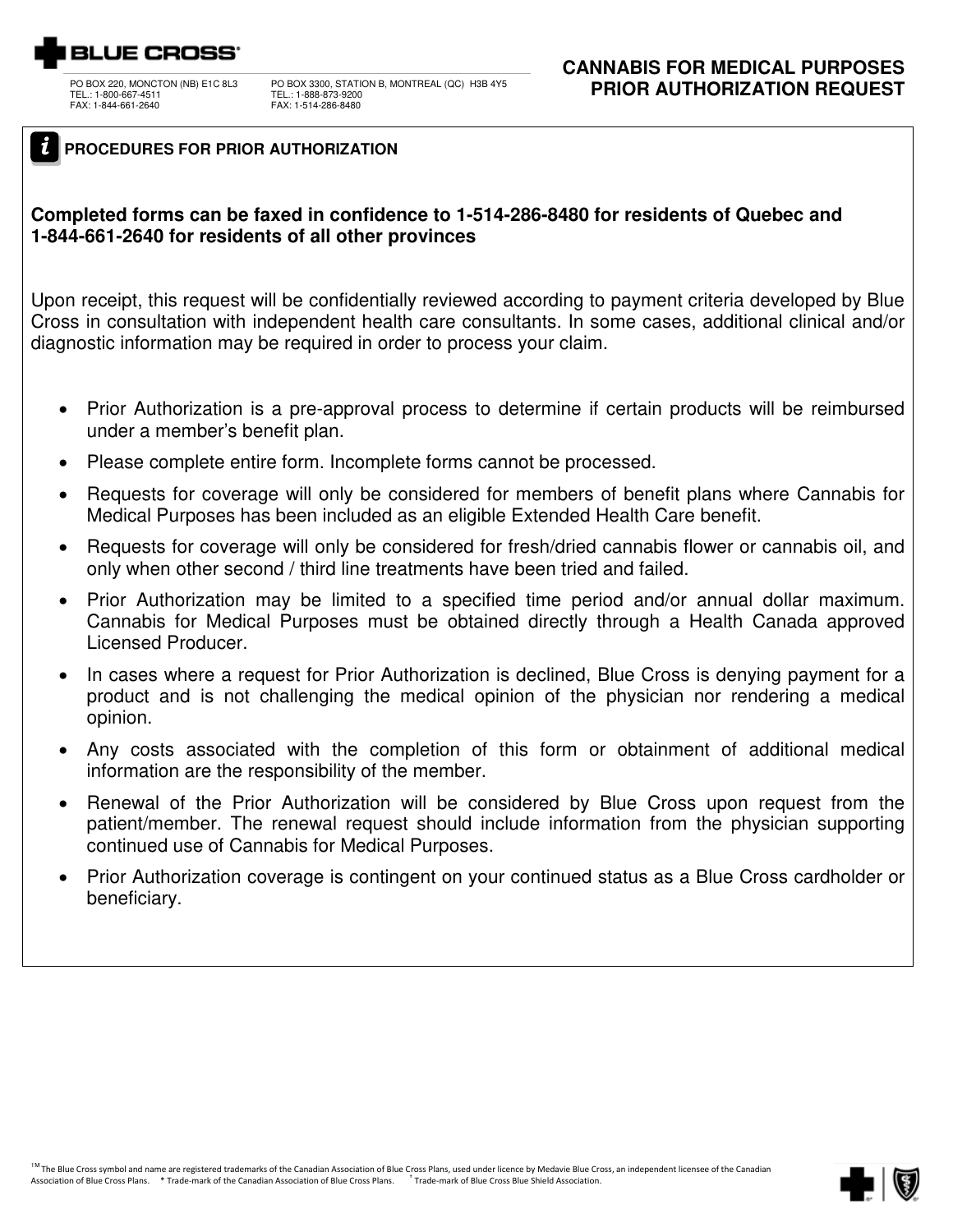

FAX: 1-844-661-2640

FAX: 1-514-286-8480

## **CANNABIS FOR MEDICAL PURPOSES** PO BOX 220, MONCTON (NB) E1C 8L3 PO BOX 3300, STATION B, MONTREAL (QC) H3B 4Y5 <br>TEL.: 1-800-667-4511 TEL.: 1-888-873-9200

| 1<br><b>POLICY INFORMATION</b>                                                                                                                                                                                                                                                                                                                                                                                                                                                                                                                                                                                                                                                                                                                                                                                                                                                                                                                                   |                                                                                                                                                                              |       |              |  |  |
|------------------------------------------------------------------------------------------------------------------------------------------------------------------------------------------------------------------------------------------------------------------------------------------------------------------------------------------------------------------------------------------------------------------------------------------------------------------------------------------------------------------------------------------------------------------------------------------------------------------------------------------------------------------------------------------------------------------------------------------------------------------------------------------------------------------------------------------------------------------------------------------------------------------------------------------------------------------|------------------------------------------------------------------------------------------------------------------------------------------------------------------------------|-------|--------------|--|--|
|                                                                                                                                                                                                                                                                                                                                                                                                                                                                                                                                                                                                                                                                                                                                                                                                                                                                                                                                                                  |                                                                                                                                                                              |       |              |  |  |
|                                                                                                                                                                                                                                                                                                                                                                                                                                                                                                                                                                                                                                                                                                                                                                                                                                                                                                                                                                  |                                                                                                                                                                              |       |              |  |  |
|                                                                                                                                                                                                                                                                                                                                                                                                                                                                                                                                                                                                                                                                                                                                                                                                                                                                                                                                                                  |                                                                                                                                                                              |       |              |  |  |
| <b>2 PATIENT INFORMATION</b>                                                                                                                                                                                                                                                                                                                                                                                                                                                                                                                                                                                                                                                                                                                                                                                                                                                                                                                                     |                                                                                                                                                                              |       |              |  |  |
| Part A                                                                                                                                                                                                                                                                                                                                                                                                                                                                                                                                                                                                                                                                                                                                                                                                                                                                                                                                                           |                                                                                                                                                                              |       |              |  |  |
|                                                                                                                                                                                                                                                                                                                                                                                                                                                                                                                                                                                                                                                                                                                                                                                                                                                                                                                                                                  | Is Patient also the Plan Member? $\Box$ Yes $\Box$ No $\Box$ Current address same as above (if not, please complete applicable fields below)                                 |       |              |  |  |
|                                                                                                                                                                                                                                                                                                                                                                                                                                                                                                                                                                                                                                                                                                                                                                                                                                                                                                                                                                  |                                                                                                                                                                              |       |              |  |  |
|                                                                                                                                                                                                                                                                                                                                                                                                                                                                                                                                                                                                                                                                                                                                                                                                                                                                                                                                                                  |                                                                                                                                                                              |       |              |  |  |
|                                                                                                                                                                                                                                                                                                                                                                                                                                                                                                                                                                                                                                                                                                                                                                                                                                                                                                                                                                  | Telephone Number: <u>ID Number:</u> ID Number: Date of Birth: (mm/dd/yyyy)                                                                                                   |       |              |  |  |
|                                                                                                                                                                                                                                                                                                                                                                                                                                                                                                                                                                                                                                                                                                                                                                                                                                                                                                                                                                  | Do you have valid Medicare coverage in current province of residence? $\Box$ Yes $\Box$ No<br>Have you already purchased Cannabis for Medical Purposes? $\Box$ Yes $\Box$ No |       |              |  |  |
|                                                                                                                                                                                                                                                                                                                                                                                                                                                                                                                                                                                                                                                                                                                                                                                                                                                                                                                                                                  | If yes, please attach your paid-in-full receipt with this request form. If you have already submitted your receipt to Blue Cross, please indicate                            |       |              |  |  |
| the date of the oldest receipt.                                                                                                                                                                                                                                                                                                                                                                                                                                                                                                                                                                                                                                                                                                                                                                                                                                                                                                                                  |                                                                                                                                                                              |       |              |  |  |
| $Date:$ $(mm/dd/yyyy)$                                                                                                                                                                                                                                                                                                                                                                                                                                                                                                                                                                                                                                                                                                                                                                                                                                                                                                                                           |                                                                                                                                                                              |       |              |  |  |
| <b>Part B - Coordination of Benefits</b>                                                                                                                                                                                                                                                                                                                                                                                                                                                                                                                                                                                                                                                                                                                                                                                                                                                                                                                         |                                                                                                                                                                              |       |              |  |  |
| If Yes, complete the following:                                                                                                                                                                                                                                                                                                                                                                                                                                                                                                                                                                                                                                                                                                                                                                                                                                                                                                                                  | Do you or any dependants have coverage for Cannabis for Medical Purposes under any other plan or program? $\Box$ Yes $\Box$ No                                               |       |              |  |  |
|                                                                                                                                                                                                                                                                                                                                                                                                                                                                                                                                                                                                                                                                                                                                                                                                                                                                                                                                                                  |                                                                                                                                                                              |       |              |  |  |
|                                                                                                                                                                                                                                                                                                                                                                                                                                                                                                                                                                                                                                                                                                                                                                                                                                                                                                                                                                  | (If applicable, please attach Explanation of Benefits from prior carrier with complete form.)                                                                                |       |              |  |  |
|                                                                                                                                                                                                                                                                                                                                                                                                                                                                                                                                                                                                                                                                                                                                                                                                                                                                                                                                                                  | If the patient is a dependent, provide the birth day and month of the cardholder for the other carrier: $\frac{1}{\text{dd/mm}}$                                             |       |              |  |  |
| <b>Part C - Authorization</b>                                                                                                                                                                                                                                                                                                                                                                                                                                                                                                                                                                                                                                                                                                                                                                                                                                                                                                                                    |                                                                                                                                                                              |       |              |  |  |
| I hereby authorize any health care provider to release to Blue Cross, any medical information about myself and my dependents<br>which relates to claims submitted by us, or on our behalf, to Blue Cross.                                                                                                                                                                                                                                                                                                                                                                                                                                                                                                                                                                                                                                                                                                                                                        |                                                                                                                                                                              |       |              |  |  |
| I understand that the personal information provided herein, as well as any other personal information currently held or collected in the future by<br>Blue Cross and/or Blue Cross Life Insurance Company of Canada, may be collected, used, or disclosed to administer the terms of my policy or<br>the group policy of which I am an eligible member, to recommend suitable products and services to me, and to manage Blue Cross's<br>business. Depending on the type of coverage I carry, limited personal information may be collected from and/or released to a third party.<br>These third parties include other Blue Cross organizations, health care professionals or institutions, life and health insurers, government and<br>regulatory authorities, the member of any policy under which I am a participant and other third parties when required to administer and manage<br>the benefits outlined in the policy of which I am an eligible member. |                                                                                                                                                                              |       |              |  |  |
| I understand that my personal information will be kept confidential and secure. I understand that I may revoke my consent at any time;<br>however, in some instances doing so may prevent Blue Cross from providing me with the requested coverage or benefits. I understand why<br>my personal information is needed and I am aware of the risks and benefits of consenting or refusing to consent to its disclosure.                                                                                                                                                                                                                                                                                                                                                                                                                                                                                                                                           |                                                                                                                                                                              |       |              |  |  |
| I authorize Blue Cross to collect, use and disclose my personal information as described above.                                                                                                                                                                                                                                                                                                                                                                                                                                                                                                                                                                                                                                                                                                                                                                                                                                                                  |                                                                                                                                                                              |       |              |  |  |
|                                                                                                                                                                                                                                                                                                                                                                                                                                                                                                                                                                                                                                                                                                                                                                                                                                                                                                                                                                  |                                                                                                                                                                              | Date: | (mm/dd/yyyy) |  |  |
| A photocopy of this authorization shall be as valid as the original. This consent complies with federal and provincial privacy laws. For additional information on<br>privacy policies at Blue Cross, visit www.medaviebc.ca or call 1-800-667-4511.                                                                                                                                                                                                                                                                                                                                                                                                                                                                                                                                                                                                                                                                                                             |                                                                                                                                                                              |       |              |  |  |

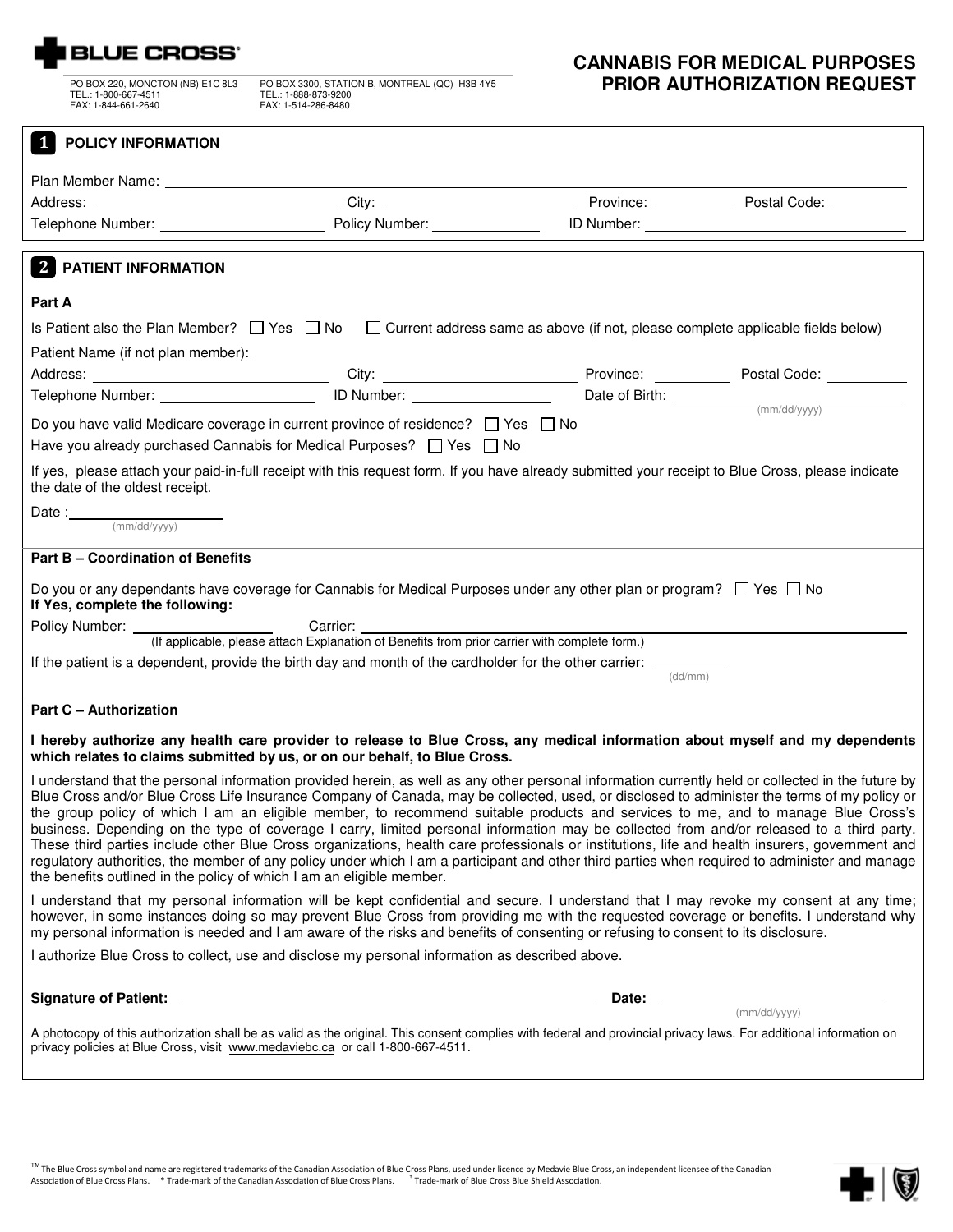| $\mathbf{3}$<br><b>CANNABIS FOR MEDICAL PURPOSES INFORMATION</b>                                                                                                                                                                                                                                                                                                                                  |                              |                                                                |                                           |  |
|---------------------------------------------------------------------------------------------------------------------------------------------------------------------------------------------------------------------------------------------------------------------------------------------------------------------------------------------------------------------------------------------------|------------------------------|----------------------------------------------------------------|-------------------------------------------|--|
|                                                                                                                                                                                                                                                                                                                                                                                                   |                              |                                                                |                                           |  |
| For Initial Request, please complete Sections 3A and 3B. For Renewals, please complete Sections 3A and 3C<br>3A Prior Authorization Information - Mandatory                                                                                                                                                                                                                                       |                              |                                                                |                                           |  |
| <b>Product Name</b>                                                                                                                                                                                                                                                                                                                                                                               | Strength                     | Dosage                                                         | Diagnosis                                 |  |
| <b>CANNABIS FOR MEDICAL PURPOSES</b>                                                                                                                                                                                                                                                                                                                                                              | % THC<br>$\frac{1}{2}$ % CBD | grams/day                                                      |                                           |  |
|                                                                                                                                                                                                                                                                                                                                                                                                   |                              |                                                                |                                           |  |
| This request pertains to which of the following products:                                                                                                                                                                                                                                                                                                                                         |                              | Fresh / dried cannabis flower<br>□ Cannabis oil / oil capsules |                                           |  |
| <b>Initial Request</b>                                                                                                                                                                                                                                                                                                                                                                            |                              |                                                                |                                           |  |
| <b>Mandatory information</b>                                                                                                                                                                                                                                                                                                                                                                      |                              |                                                                |                                           |  |
| Patient has provided a copy of the Medical Authorization in accordance with ACMPR <sup>*</sup> requirements : $\Box$ Yes $\Box$ No<br>*Access to Cannabis for Medical Purposes Regulations                                                                                                                                                                                                        |                              |                                                                |                                           |  |
| Patient has registered with a Licensed Producer for medical cannabis: $\Box$ Yes $\Box$ No<br>*** Patient must be registered with a Health Canada Licensed Producer for medical cannabis. Proof must be submitted with first claim ***                                                                                                                                                            |                              |                                                                |                                           |  |
|                                                                                                                                                                                                                                                                                                                                                                                                   |                              |                                                                |                                           |  |
| <b>Refractory Neuropathic Pain</b><br>1.                                                                                                                                                                                                                                                                                                                                                          |                              |                                                                |                                           |  |
| Indicate if there has been a reasonable therapeutic trial with at least three (3) of the following:<br>Tricyclic antidepressants, gabapentinoids, SNRIs, prescribed medical cannabinoids                                                                                                                                                                                                          |                              |                                                                |                                           |  |
| <b>Product Name</b><br>Category                                                                                                                                                                                                                                                                                                                                                                   | Dosage                       | <b>Duration of Treatment</b>                                   | Response to Treatment or Contraindication |  |
|                                                                                                                                                                                                                                                                                                                                                                                                   |                              |                                                                |                                           |  |
|                                                                                                                                                                                                                                                                                                                                                                                                   |                              |                                                                |                                           |  |
| 3В<br>Requests for coverage will only be considered for fresh/dried cannabis flower or cannabis oil, and only when other second / third line<br>treatments have been tried and failed. Only requests for the medical conditions listed below will be considered, without exception.<br>Please answer all the questions pertaining to the medical condition for which this treatment is prescribed |                              |                                                                |                                           |  |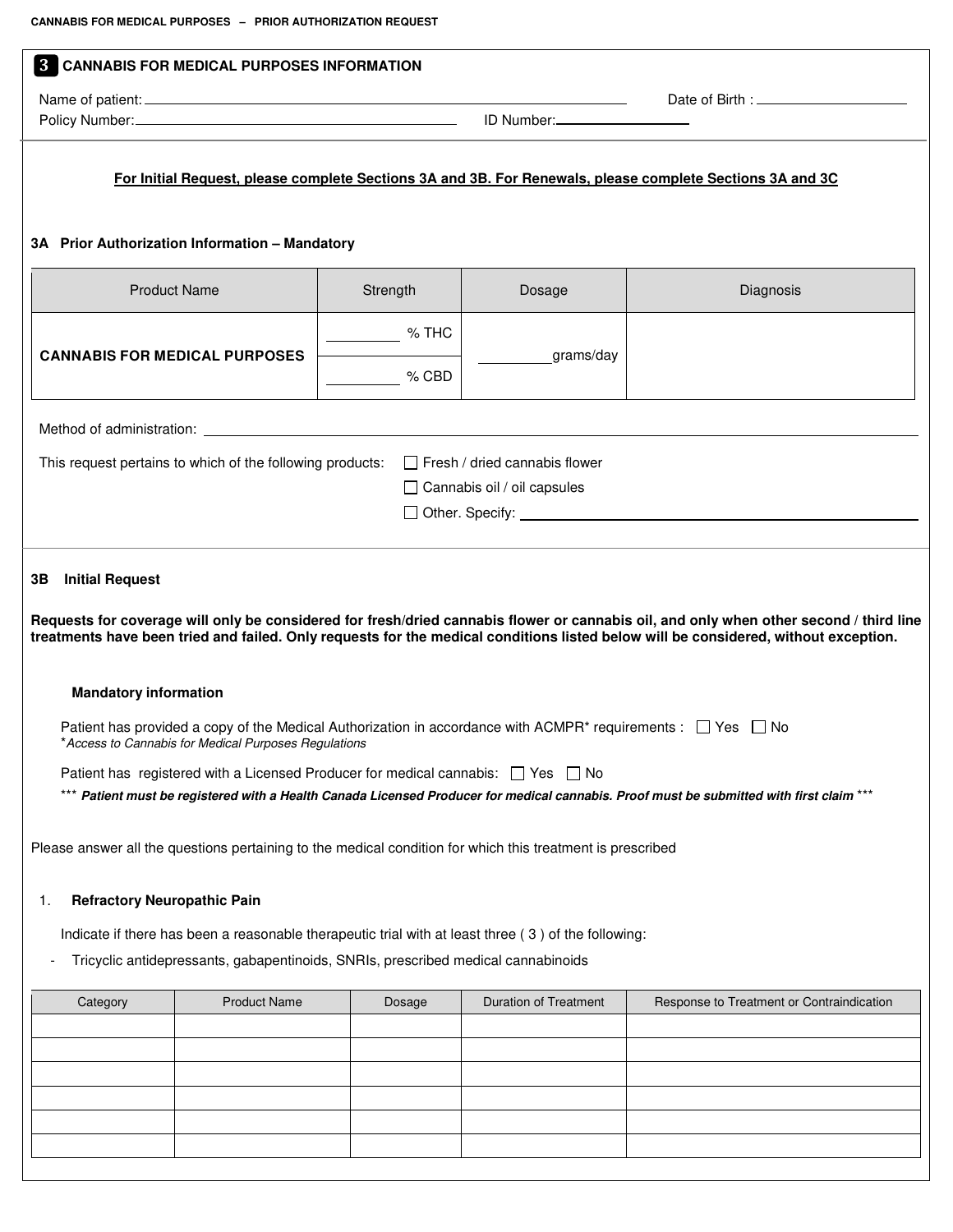#### **<sup>3</sup> CANNABIS FOR MEDICAL PURPOSES INFORMATION**

Name of patient: Date of Birth :

Policy Number: ID Number:

#### **3B Initial Request (cont'd)**

#### 2. **Refractory pain in palliative cancer patient**

Indicate if there has been a reasonable therapeutic trial with at least two ( 2 ) of the following:

- Opioids, antidepressants, anticonvulsants, dexamethasone, tizanidine, prescribed medical cannabinoids

| Category | <b>Product Name</b> | Dosage | Duration of Treatment | Response to Treatment or Contraindication |
|----------|---------------------|--------|-----------------------|-------------------------------------------|
|          |                     |        |                       |                                           |
|          |                     |        |                       |                                           |
|          |                     |        |                       |                                           |
|          |                     |        |                       |                                           |
|          |                     |        |                       |                                           |
|          |                     |        |                       |                                           |

#### 3. **Chemotherapy-induced nausea and vomiting (CINV)**

Expected duration of chemotherapy:

CINV is not controlled adequately despite preventative therapy including serotonin receptor antagonist and at least one ( 1 ) of the following:

Dexamethasone, NK1 antagonist, dopamine antagonist, prescribed medical cannabinoids

| Category | <b>Product Name</b> | Dosage | Duration of Treatment | Response to Treatment or Contraindication |
|----------|---------------------|--------|-----------------------|-------------------------------------------|
|          |                     |        |                       |                                           |
|          |                     |        |                       |                                           |
|          |                     |        |                       |                                           |
|          |                     |        |                       |                                           |
|          |                     |        |                       |                                           |
|          |                     |        |                       |                                           |

#### 4. **Spasticity in Multiple Sclerosis (MS) or Spinal Cord Injury (SCI)**

Indicate if there has been a reasonable therapeutic trial with the following:

Baclofen, gabapentin, tizanidine, Dantrium / dantrolene, benzodiazepines, botulinum toxin, prescribed medical cannabinoids

| Category | <b>Product Name</b> | Dosage | <b>Duration of Treatment</b> | Response to Treatment or Contraindication |
|----------|---------------------|--------|------------------------------|-------------------------------------------|
|          |                     |        |                              |                                           |
|          |                     |        |                              |                                           |
|          |                     |        |                              |                                           |
|          |                     |        |                              |                                           |
|          |                     |        |                              |                                           |
|          |                     |        |                              |                                           |
|          |                     |        |                              |                                           |